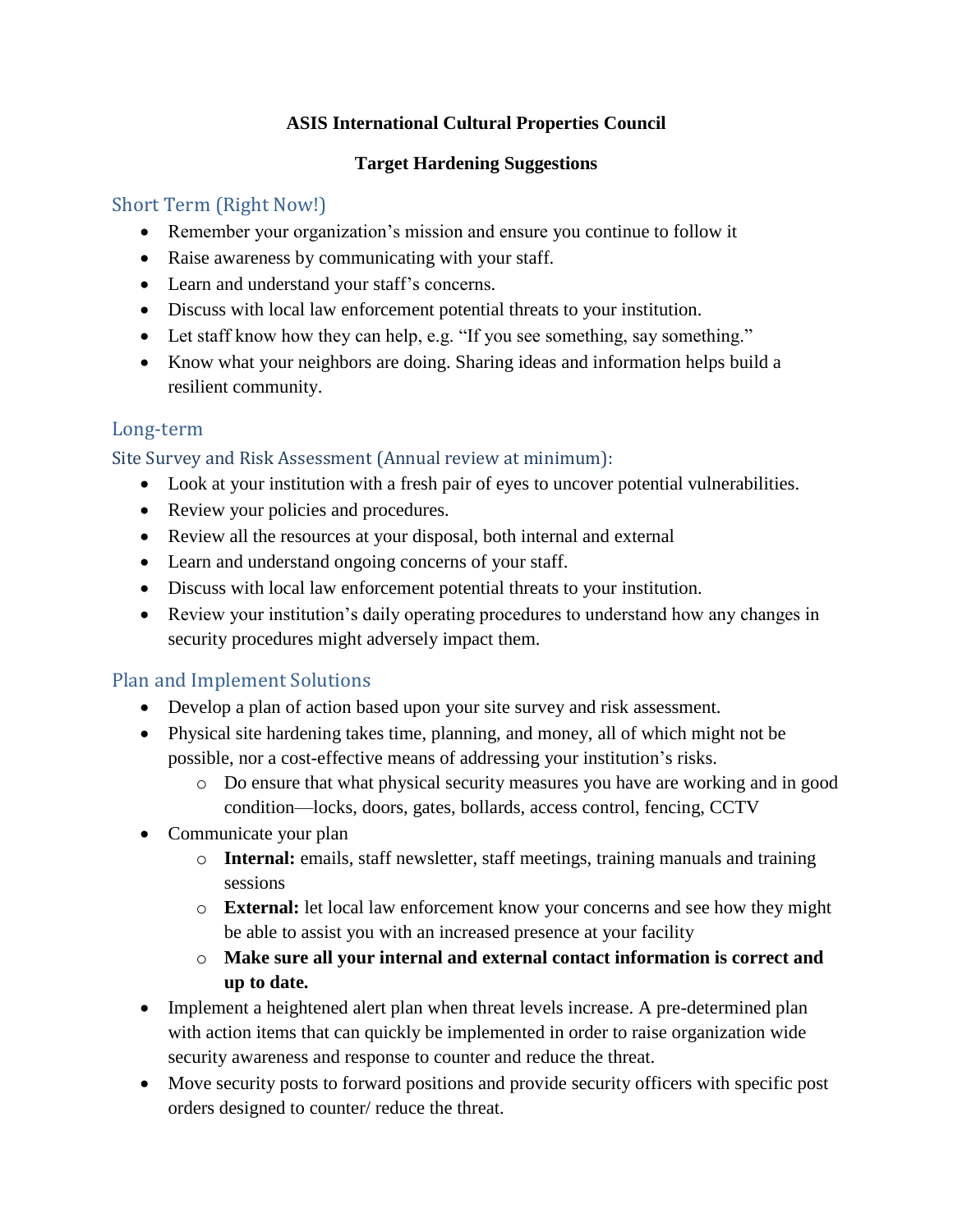- Perform staff training
	- o Review policies and procedures with your staff on what to do in various emergency scenarios—*make it real for them!*
	- o Tabletop exercises and drills will help reinforce training
	- o Let all staff know that they can help through their own observations
		- If you see something, say something
		- **Trust your instincts and report any suspicious persons, suspicious** behavior, and suspicious packages
- Consider a behavioral approach to target hardening
	- o The Mall of America uses trained plain clothes security professionals to engage visitors whose activities are out of the norm.
	- o All potential wrongdoers fear detection and so will display certain typical stress characteristics
	- o Create a baseline of what is considered "normal" behavior at your facility. Activity out of the norm might be a single male in his 30s spending time in an area where the average visitor is between 5-10 years of age accompanied by one or two parents. This approach allowed one of security officers to identify a vagrant who was eventually removed from our grounds.
	- o Define what suspicious behavior is specific to your organization and train all staff (security and non-security staff) on how to report or respond when suspicious behavior is observed. What is suspicious in one organization may be normal behavior in others. For example taking photographs and video at a museum is normal guest behavior but it is not normal for photographs or video be taken of security equipment, posts, employee areas etc.
	- o Engage every visitor to your institution with a simple greeting. The retail industry has deployed this security tactic effectively for years and studies have shown that such an approach does reduce criminal activity.
	- o If you have the resources, consider having some of your security officers work in plain clothes in order to help detect any possible perpetrators, such as pickpockets during times of high visitation
- Screening
	- o All deliveries to your facility
	- o If you have the resources, consider screening all visitor vehicles and bags
	- o Consider a package or bag policy that will not allow visitors to enter your facility with any package or bag beyond a certain size. Best of all possible worlds is a no bag policy, but this might be practical for the visitors to your institution based upon your culture and risk profile.